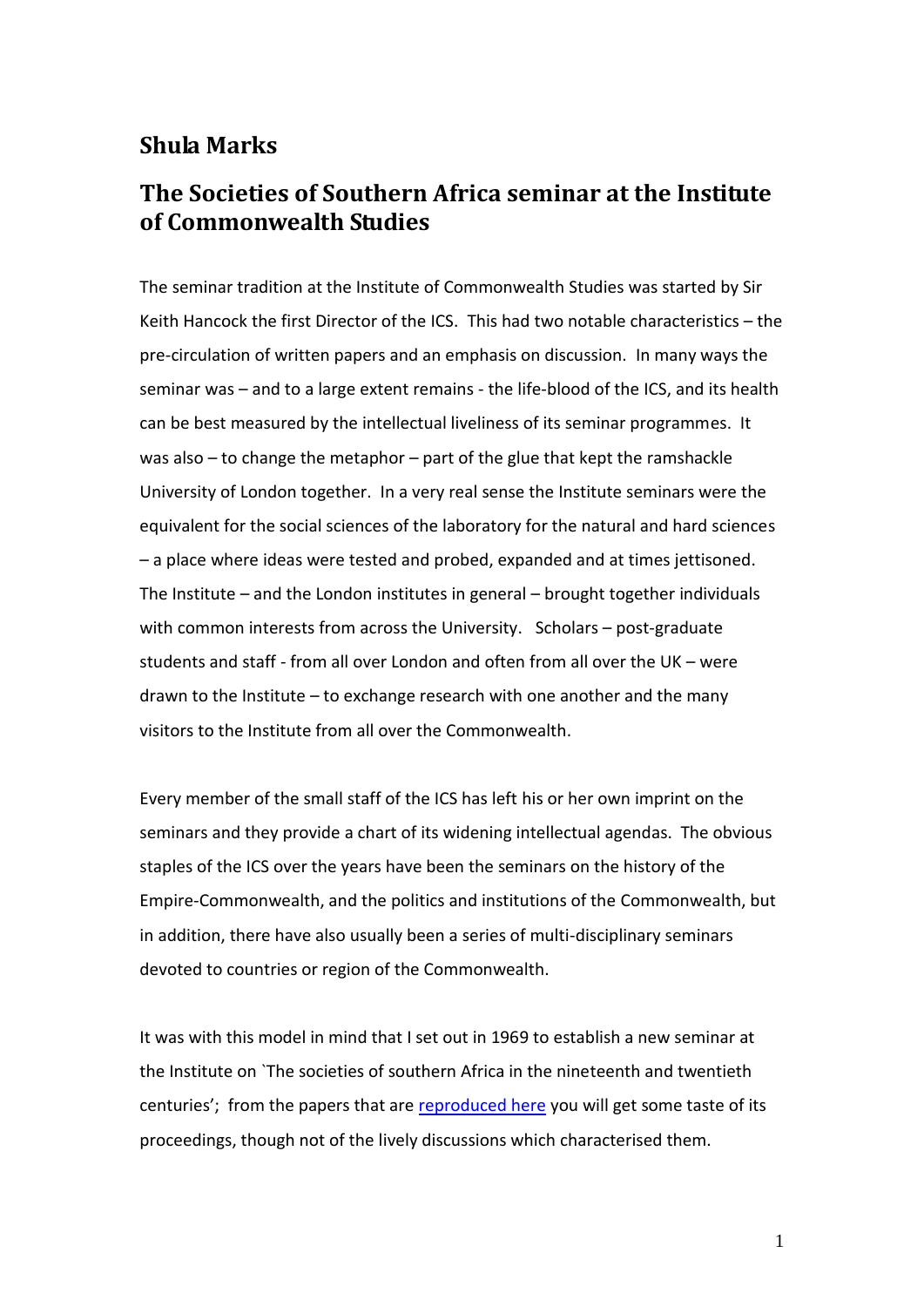It was launched without much fanfare – it grew, as I remarked in the first of the twenty volumes of *Collected Seminar Papers* 'out of the need for some kind of focus and meeting ground for students of modern Southern Africa, working at different university centres and in different disciplines. The title was sufficiently broad to take account of most current research in the southern African field, and part of the aim was simply to discover what work was being done not only in the UK but also in South African and North American universities.' The intellectual mix was eclectic and heady: as Colin Bundy has remarked, the seminar was:

… a rich seedbed for a critical, self-consciously revisionist flowering of southern African scholarship, and especially South African, history. Its activities were fertilised by a number of currents: by British social historians, by French Marxist anthropologists, and by comparative history. One does not have to dig very deep in the first couple of volumes of collected papers to discern the influence of E P Thompson, Barrington Moore, Meillasoux, Genovese, Gunder Frank, and so on.

To this list I would add the importance of the proximity of the recently established department of African History at SOAS, not least because it did not allow us – mostly radical white South Africans - to forget that South Africa was still in Africa, that any history of South Africa had to be the history of all its peoples, and that we had to address the most profound silence in the historiography of southern Africa, the silence of its African majority. Thus – again in the introduction to volume I of the CSP – I deplored the fact that in its first year more than half the papers in the seminar dealt with the white political economy, while even those papers dealing with African societies dealt with African societies already under considerable white pressure and responding to colonial rule. This sounds pretty tame now, but in the 1960s there was no South African university teaching African history – though this was to change through the 1970s in part as historians who trained at SOAS and elsewhere in the UK and the USA began to filter back into university positions in South Africa.

Our first seminar was not wholly auspicious. I had invited the eminent South African sociologist of race and ethnicity who had recently moved to Warwick University, John Rex, as our introductory speaker. Unfortunately his train was delayed, and

2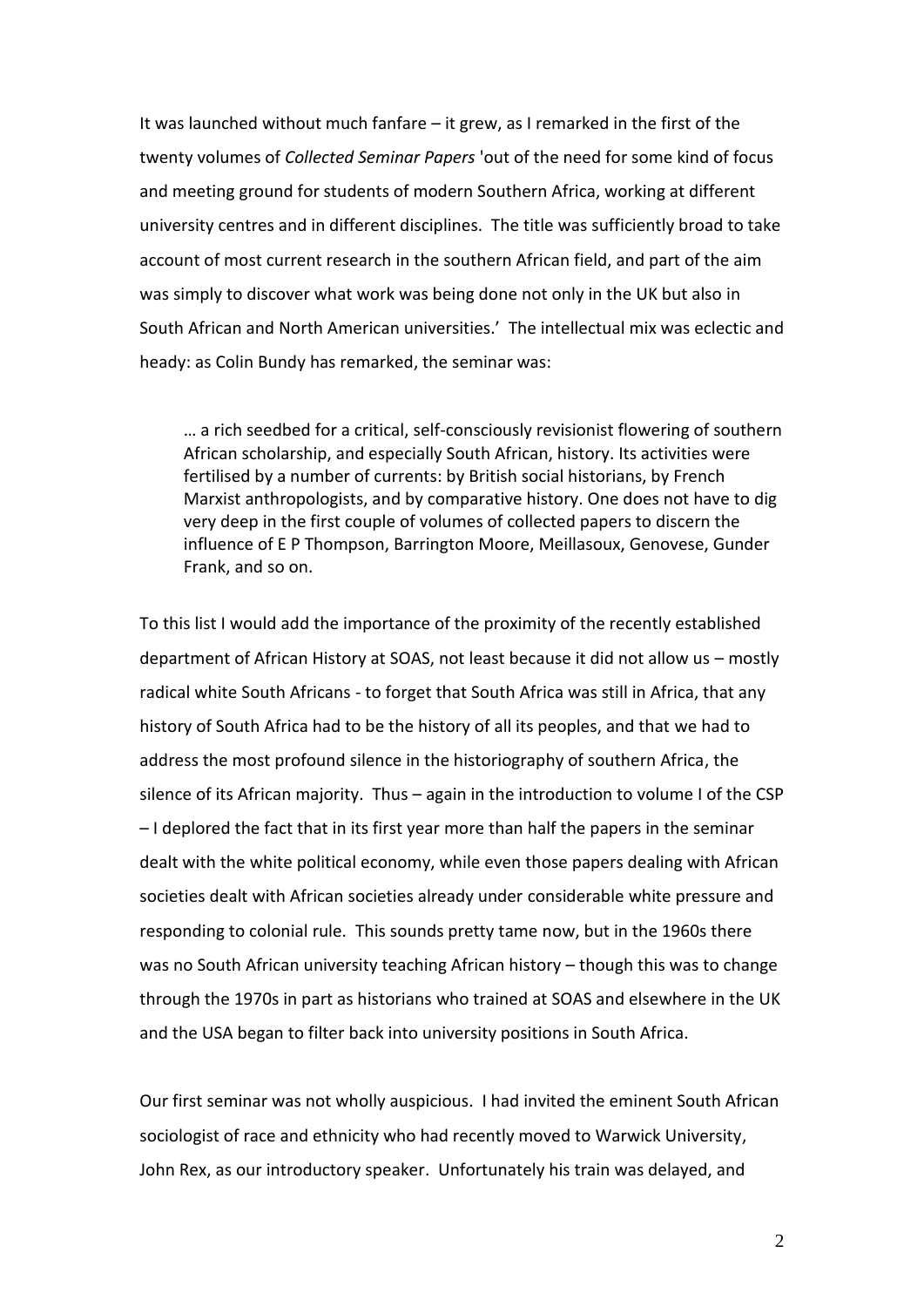faced with an extremely crowded room, I thought I would play for time by asking everyone to introduce themselves and say why they had come to the seminar. All went well until we came to Professor Lucy Mair, who spat at me `I am Lucy Mair – and I am not coming to any more of *these*'. Although I think she meant she had only come because she wanted to hear John Rex , it seemed a singularly unpropitious beginning to what turned out to be a seminar series which lasted over twenty years and has been compared to Malinowski's famous anthropology seminar at the LSE – where of course Lucy Mair herself had cut her rather fierce teeth!

In many ways the seminar was launched at exactly the right moment – more by serendipity than by good management By 1969, the pall of quiescence that seemed to hang over South Africa after Sharpeville was beginning to show cracks; with the emergence of the Black Consciousness movement and splits in the façade of Afrikaner unity, there was room for more open discussion of Southern Africa. But what made the Societies of Southern Africa Seminar special was the presence, mostly, but not only, in London, of a substantial number of academics in a variety of fields; most were inevitably South African but the focus was always importantly *southern* and not simply South African, with papers on all the countries of the region. Many of its participants over the years had left South Africa – or been forced to leave – for political reasons during the era of apartheid, and were still passionately engaged in trying to understand the nature of southern African society. Many of the issues addressed could not be stated openly let alone answered in South African universities at the time. As a result, as fresh waves of South African students, émigrés and exiles came to the UK, the seminar remained in touch with what has happening in South Africa, and was in a state of constant renewal. This gave its proceedings a particular edge even when the subject matter was remote - in time if not in place - from their immediate concerns.

Thus, among its regular participants and contributors were: Martin Legassick, whose early seminal work was presented as a series of seminar papers at the ICS, and returned to South Africa to become the Professor of History at the University of the Western Cape; Harold Wolpe – a genial companion with a fine sense of humour but

3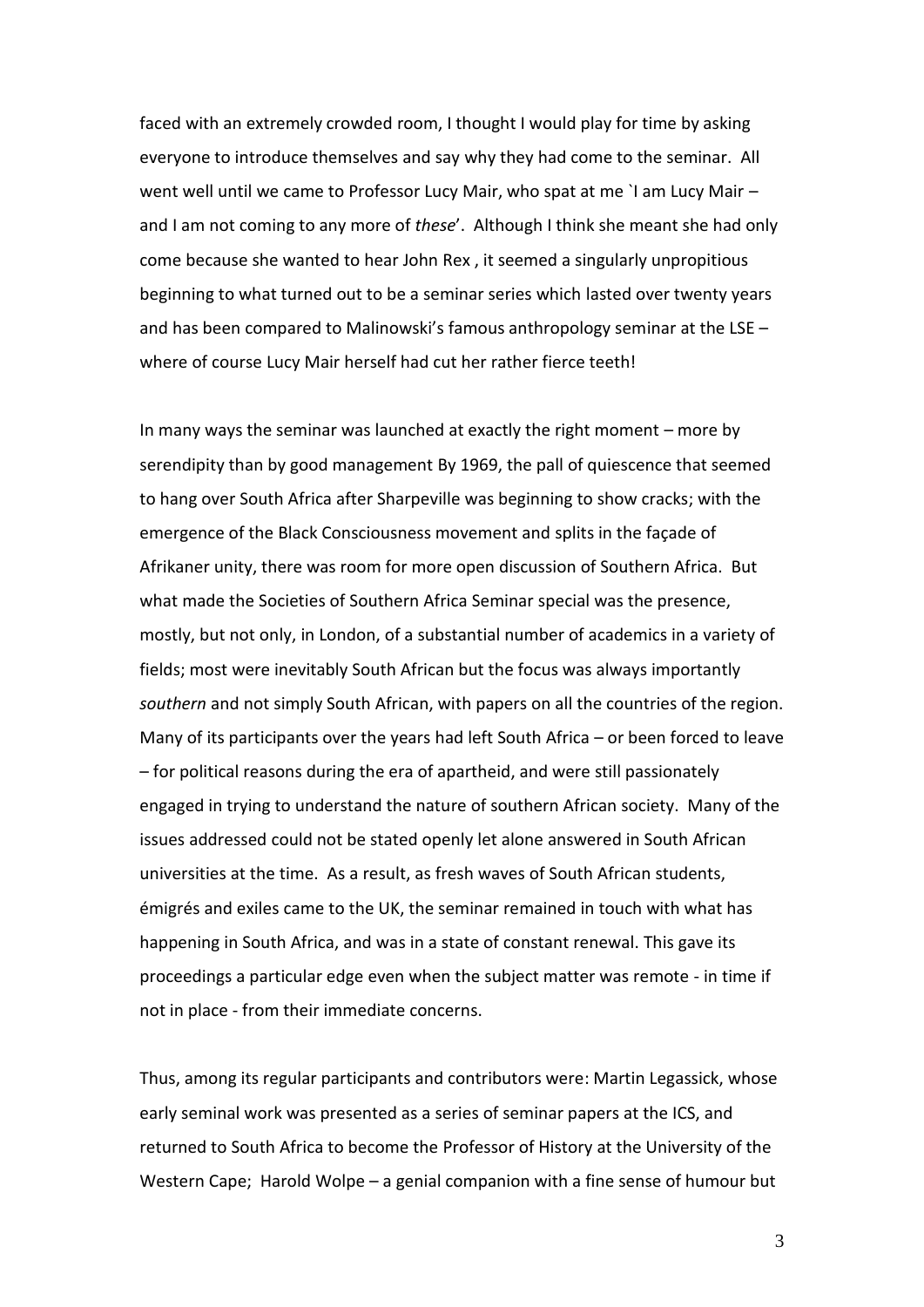a ferocious critic of shoddy argument, who returned to South Africa where, from a base in the University of the Western Cape, he headed a unit to study and advise government on educational policy; Colin Bundy who first aired his ideas on the South African peasantry in 27 Russell Square – and went on to become Deputy Principal of UWC, VC of the University of the Witwatersrand and Director of SOAS and Deputy VC of the University of London and Master of Green College , Oxford; Frene Ginwala, who became the first – and most formidable – Speaker in South Africa's first democratic parliament. More of Stanley Trapido's remarkable work was probably made public in the *Collected Seminar Papers* than in any more permanent form, while perhaps the most regular paper-giver was Baruch Hirson, who developed a passion for history after he came to London after spending nine years in Pretoria gaol for his role in the activities of the African Resistance movement..

If these represented something of an `old guard' by the late 1970s they were been joined by a number of younger South African scholars as well as a growing number of graduate students writing theses on the history, politics, law, sociology and literature of southern Africa. In a sense what was unique about the ICS seminar was its capacity to keep together this cadre of younger trainee historians, and the `veterans of the struggle'.

As a result, according to Colin Bundy,

The seminar very rapidly established itself as the most challenging, most vigorous and most exciting source of ideas and debates on South African history. Especially in its first few years, the ICS seminar saw the first airing of themes, theories and findings that subsequently became some of the major works on South African history. Within South African scholarship, for a quarter of a century, there was no major debate nor new research field that was not heard in this building.

In retrospect it is astonishing how many young and not so young South Africans who were later to make their mark passed through the doors of the ICS – no fewer than four of South Africa's future high court and constitutional court judges were among its student audience in those years. In South Africa itself the volumes of the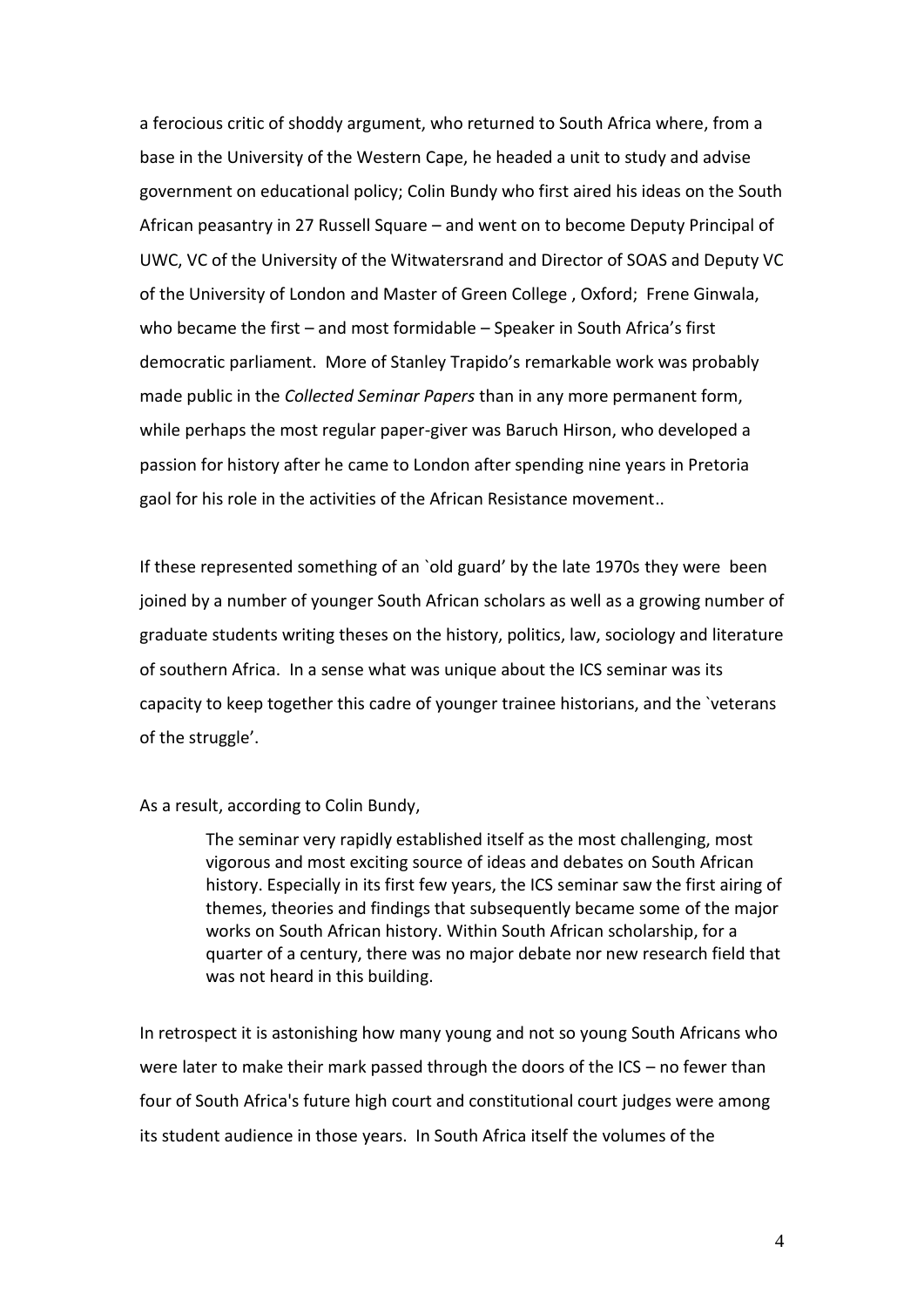*Collected Seminar Papers* reproduced here were widely - if secretly – read by succeeding cohorts of young students in South Africa in the 1970s and 80s.

It seems to me that many of the preconditions for the success of the southern African seminar and indeed for most if not all of the seminar series at the ICS had become more difficult by the later 1980s. There were several general reasons: the proliferation of seminars on southern Africa at other universities – Oxford, Bristol, Edinburgh, and a little later Sussex – was one factor. In London the fragmentation of the University itself and the loss of its central federal functions has undoubtedly been another. The Thatcherite reforms of university funding in the 1980s set colleges against one another and against the centre of which the Institutes were the symbols of an older corporate identity and a common loyalty : if the colleges did not want to stick together there was clearly no need for the glue. Yet everywhere, the increasing pressure on staff to earn brownie points within their own colleges, larger classes and more bureaucracy have all made running a weekly seminars more difficult, while considerations of cost have meant the abandonment of pre-circulated papers . The escalation in rail fares has also made the regular attendance of non-Londoners at seminars more difficult

For the Southern African seminar, the dramatic changes in South Africa with the transition to majority rule were of even greater moment. Not only did most of our most outstanding participants return to South Africa. Their place was not taken by new scholars who are for the most part far more interested now in more careeroriented degree courses whether in subjects such as human rights and the environment or in business studies, education and the law. History which for all kinds of reasons had been the queen of the disciplines during the apartheid years was suddenly and dramatically toppled from its throne. It is difficult in South Africa to find many young people who don't think South African History began in 1976 with the Soweto uprising, if not in 1994.

5